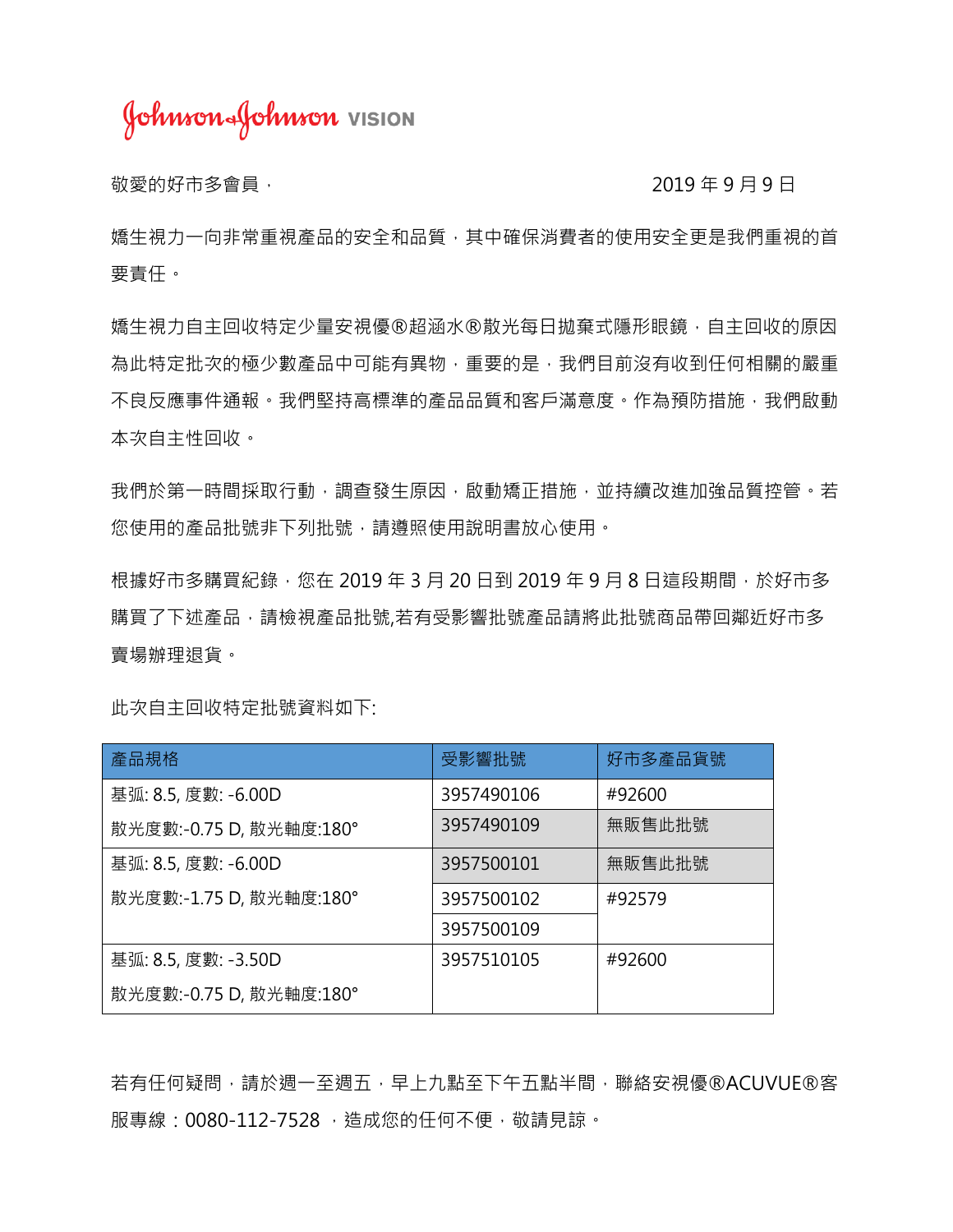Dear Costco member, 2019/09/09

At Johnson & Johnson Vision, our top priority is patient safety and we hold ourselves to high standards for product quality and customer satisfaction.

Johnson & Johnson Vision is voluntarily recalling a limited number of 1-DAY ACUVUE® MOIST® Brand Contact Lenses for Astigmatism because they do not meet quality standards. Importantly, no serious adverse event has been reported.

The company has identified the cause, taken corrective action, and are planning to implement even stronger manufacturing and quality controls based on learnings from this event. ACUVUE® Brand Contact Lenses not affected by the recall are safe when used as directed and can continue to be used with confidence.

Costco's records indicate that you purchased below items during  $20<sup>th</sup>$  Mar to  $8<sup>th</sup>$  Sep 2019. Please check the lot numbers on the product and return the impacted product to Costco wholesale warehouse for a refund.

| <b>Product Specification</b>      | <b>LOT Number</b> | Costco product |
|-----------------------------------|-------------------|----------------|
| Base Curve (BC): 8.5              |                   | code           |
| Sphere Power: -6.00D              | 3957490106        | #92600         |
| Cylinder Power:-0.75 D, Axis:180° | 3957490109        | Nil            |
| Sphere Power: -6.00D              | 3957500101        | Nil            |
| Cylinder Power:-1.75 D, Axis:180° | 3957500102        | #92579         |
|                                   | 3957500109        |                |
| Sphere Power: -3.50D              | 3957510105        | #92600         |
| Cylinder Power:-0.75 D, Axis:180° |                   |                |

The affected lots are:

We sincerely apologize for the inconvenience this causes you. If you have any further questions, please contact ACUVUE® Customer Service at 0080-112-7528 (Monday to Friday 9:00~17:30).